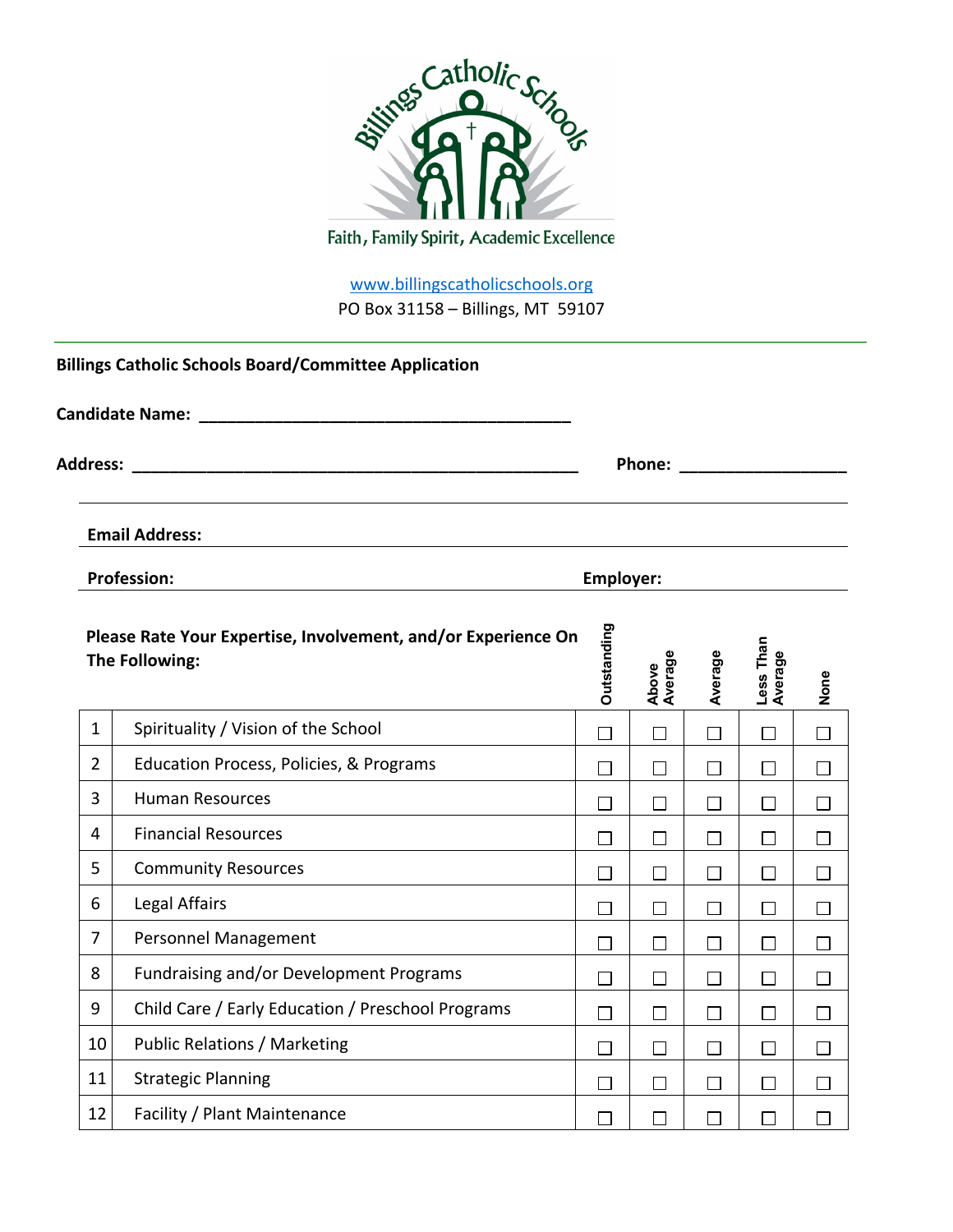| 13 | Publications                          |  | l I          |  |
|----|---------------------------------------|--|--------------|--|
| 14 | The Business Community                |  | $\mathbf{I}$ |  |
| 15 | The Financial Community               |  | l I          |  |
| 16 | The Media                             |  |              |  |
| 17 | The Government                        |  |              |  |
| 18 | <b>Other Non-Profit Organizations</b> |  |              |  |
| 19 | The Diocese                           |  | $\mathbf{I}$ |  |
| 20 | The Local Catholic Community          |  |              |  |

## **I Am Active In:**

|   | The Diocese                                 |  |  |  |  |  |  |
|---|---------------------------------------------|--|--|--|--|--|--|
| ำ | The Local Civic Community                   |  |  |  |  |  |  |
| 3 | The Local Faith Community                   |  |  |  |  |  |  |
| 4 | My Parish Community                         |  |  |  |  |  |  |
|   | The Catholic Schools                        |  |  |  |  |  |  |
| 6 | <b>Other: Various Fundraising Endeavors</b> |  |  |  |  |  |  |

|                | I Am Active In<br>(Offer Time, Talent, & Treasure): | <b>Outstanding</b><br>ess Than<br>Above<br>Average<br>Average<br>Average<br>None |
|----------------|-----------------------------------------------------|----------------------------------------------------------------------------------|
| 1              | A Member of a Catholic Parish                       | Parish:                                                                          |
| $\overline{2}$ | A Non Catholic                                      | Church:                                                                          |
| 3              | Related to a School / Foundation Employee           | Name:                                                                            |
| 4              | An alumni of the local Catholic School              | Year:                                                                            |
| 5              | Parent of Student(s) in Catholic Schools            | Grades:                                                                          |
| 6              | Attended a Catholic School                          | School (s):                                                                      |
| 7              | Gender:                                             | $\square$ Male<br>Female                                                         |